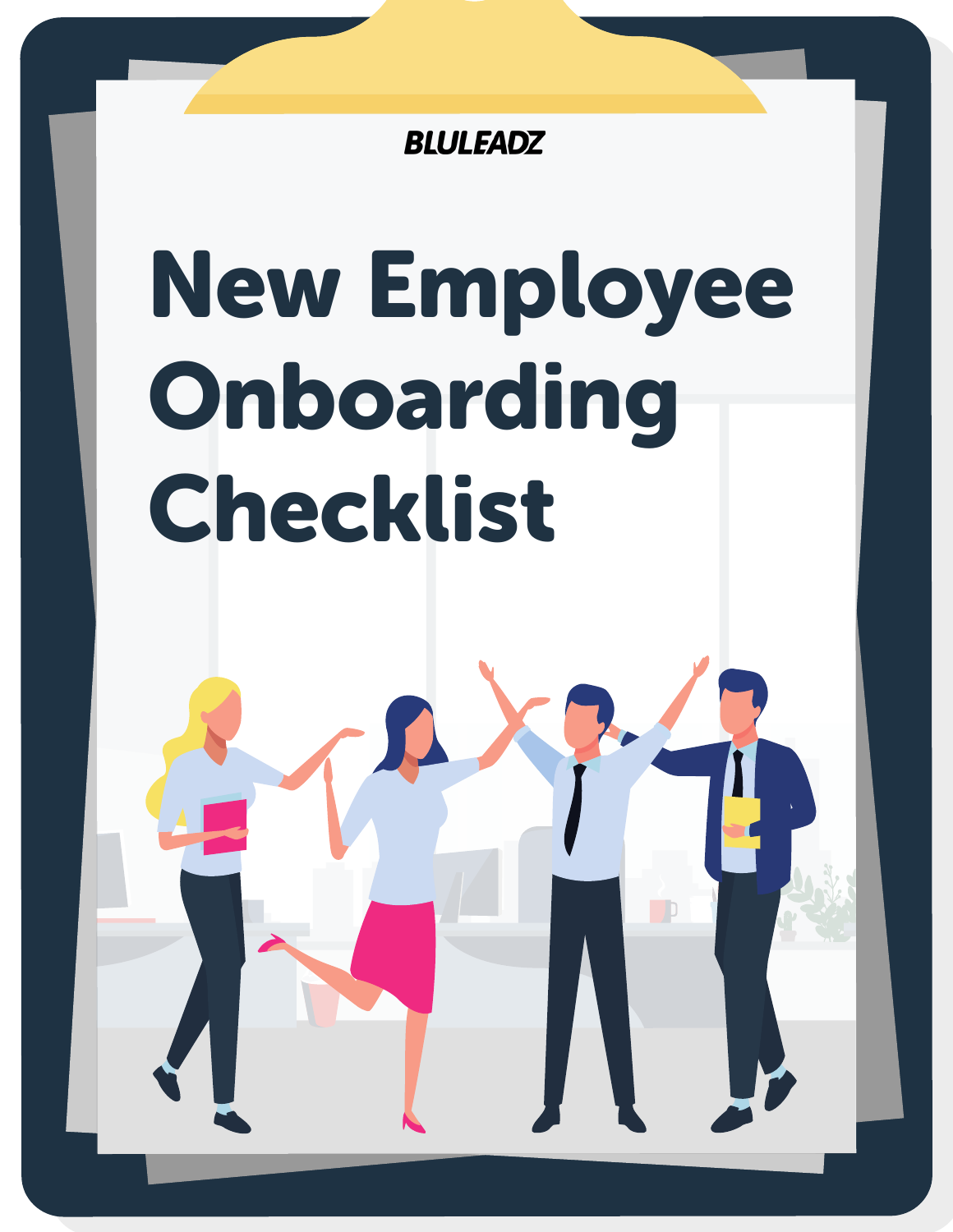|                                  | <b>New Employee Onboarding Checklist</b> |
|----------------------------------|------------------------------------------|
|                                  | <b>Preparation for the First Day</b>     |
| Prepare any necessary paperwork  |                                          |
| $W-4$                            | Direct deposit forms                     |
| $I-9$                            | Non-disclosure agreement                 |
| Insurance forms                  |                                          |
|                                  |                                          |
| Deliver employee handbook        |                                          |
| Mail                             | In person                                |
| Email                            |                                          |
| Arrange form of payment          |                                          |
|                                  |                                          |
| <b>Direct deposit</b>            | Cash                                     |
| Check                            | Payroll cards                            |
|                                  |                                          |
| Host a discussion about the role |                                          |
| <b>Employee role description</b> |                                          |
| <b>Employee goals</b>            |                                          |
| Employee projects                |                                          |
|                                  |                                          |
| Prepare benefits package         |                                          |
| <b>Salary information</b>        | <b>Vacation information</b>              |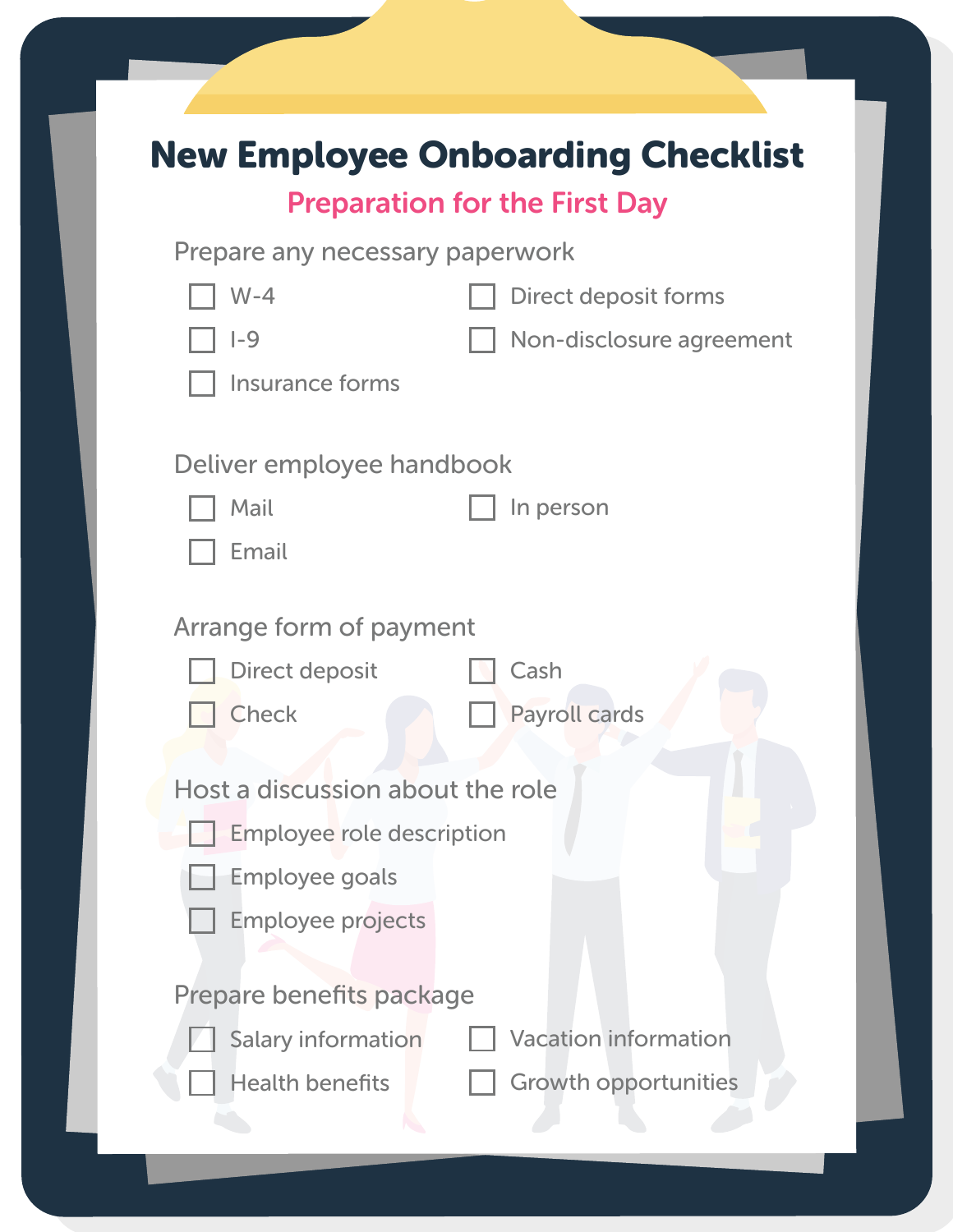## New Employee Onboarding Checklist

Preparation for the First Day (Cont.)

|--|--|--|--|--|--|

Project management software

- Learning management software
- Other business software:

#### Set up employee work station

Desk





Office supplies

Send internal introduction email to the team

- New hire's job title and responsibilities
- 
- Their start date information
	- Their background

Additional Notes/Tasks: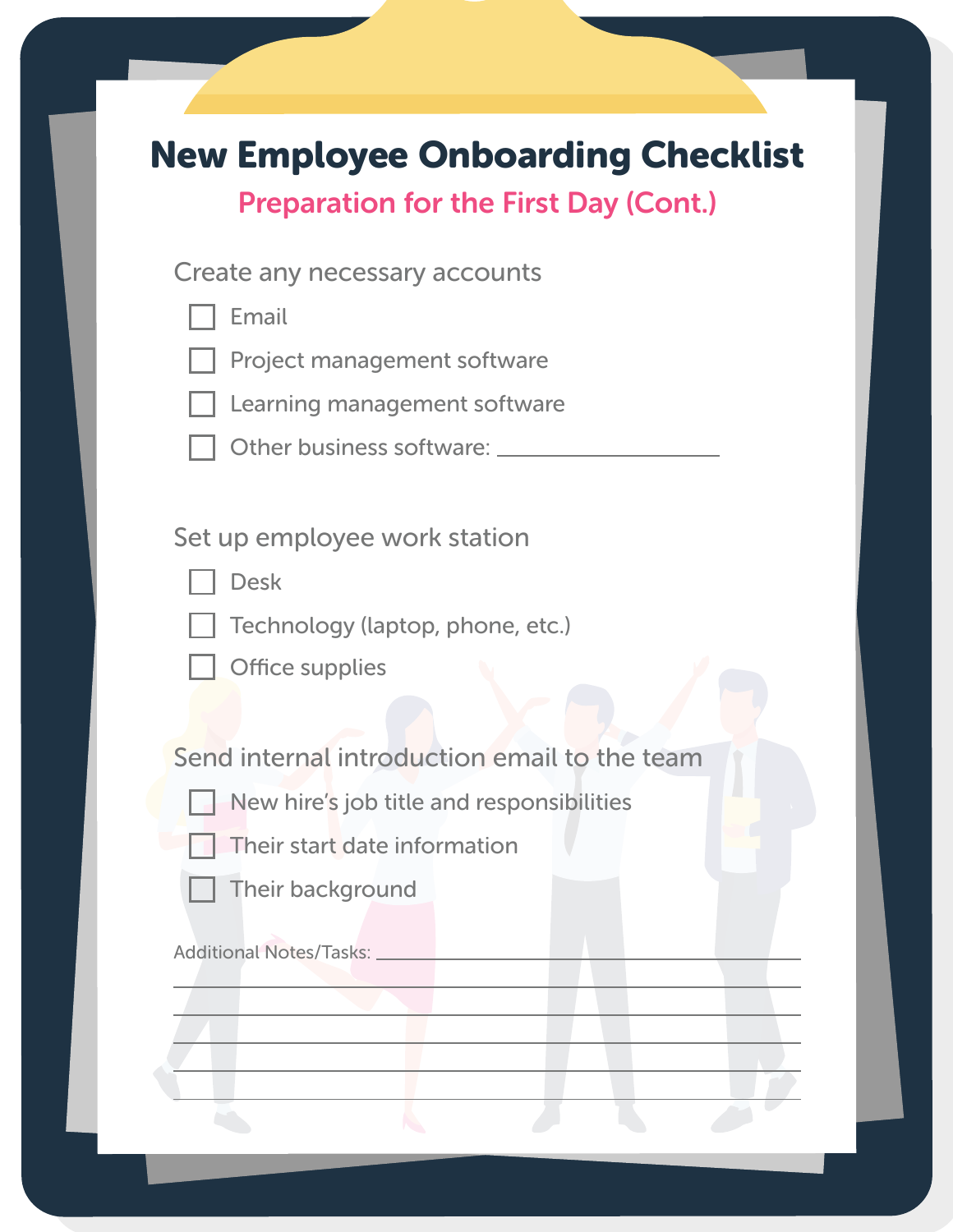| <b>New Employee Onboarding Checklist</b>    |  |  |  |  |  |
|---------------------------------------------|--|--|--|--|--|
| <b>The First Day</b>                        |  |  |  |  |  |
| Introduce them to the team and supervisors  |  |  |  |  |  |
| One-on-one meeting with leadership          |  |  |  |  |  |
| <b>Group lunch</b>                          |  |  |  |  |  |
| Give a tour of the office                   |  |  |  |  |  |
| Common areas<br><b>Reception area</b>       |  |  |  |  |  |
| <b>Restrooms</b><br><b>HR</b> department    |  |  |  |  |  |
| Their workspace<br>Support desk             |  |  |  |  |  |
| <b>Kitchen</b><br>Leadership offices        |  |  |  |  |  |
| <b>Provide training material</b>            |  |  |  |  |  |
| Learning management system (LMS)            |  |  |  |  |  |
| <b>Training documents</b>                   |  |  |  |  |  |
| <b>Required reading</b>                     |  |  |  |  |  |
|                                             |  |  |  |  |  |
| Assign employee mentor                      |  |  |  |  |  |
| Open discussion<br>Introduction             |  |  |  |  |  |
|                                             |  |  |  |  |  |
| Provide company swag and access items       |  |  |  |  |  |
| <b>Branded items</b><br>Office key/fob      |  |  |  |  |  |
| <b>Elevator card</b><br><b>Parking pass</b> |  |  |  |  |  |
|                                             |  |  |  |  |  |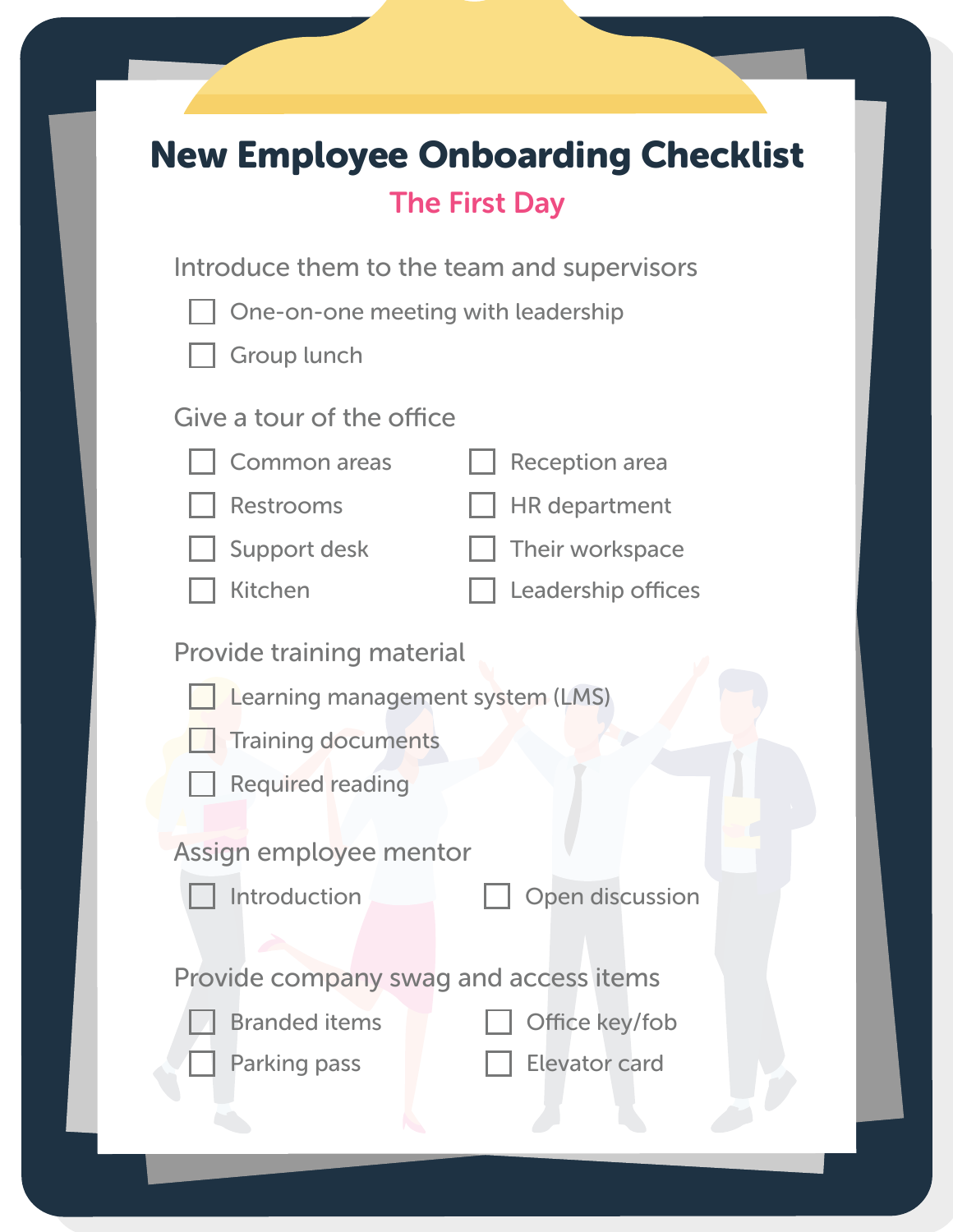| <b>New Employee Onboarding Checklist</b>                                                                                                                                                                  |
|-----------------------------------------------------------------------------------------------------------------------------------------------------------------------------------------------------------|
| <b>The First Day (Cont.)</b>                                                                                                                                                                              |
| Meeting with CEO/hiring manager to discuss:<br>Code of conduct<br><b>Company mission</b><br>New hire questions<br>Core values<br>Compensation & benefits<br><b>Company history</b><br><b>Expectations</b> |
| Take them out for lunch<br>With leadership<br>With mentor<br>With their team                                                                                                                              |
| Miscellaneous tasks<br>Take new headshot<br>Set up email signature                                                                                                                                        |
| Update social media bios<br>Add headshot to site                                                                                                                                                          |
| <b>Additional Notes/Tasks:</b>                                                                                                                                                                            |
|                                                                                                                                                                                                           |
|                                                                                                                                                                                                           |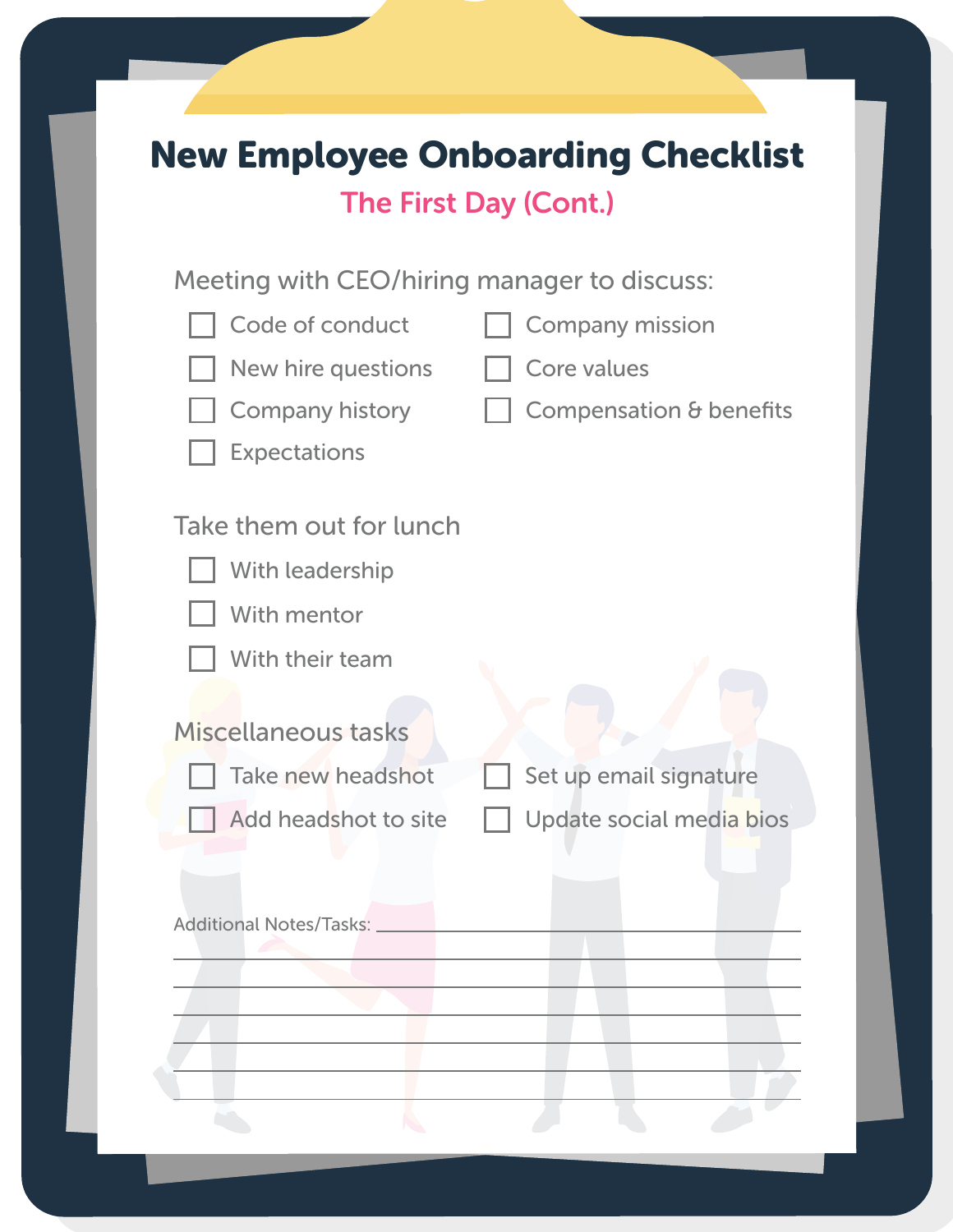# New Employee Onboarding Checklist

### The First Week

Complete any training modules or tutorials

Schedule deadlines

Provide assistance

Assign their first project



Provide immediate feedback

Build goals for the next month

Explain each goal



Ask for their input

Shadow other employees

- Sit in on project meetings
- Listen in on client calls
- Watch a peer perform a task

Finalize any paperwork



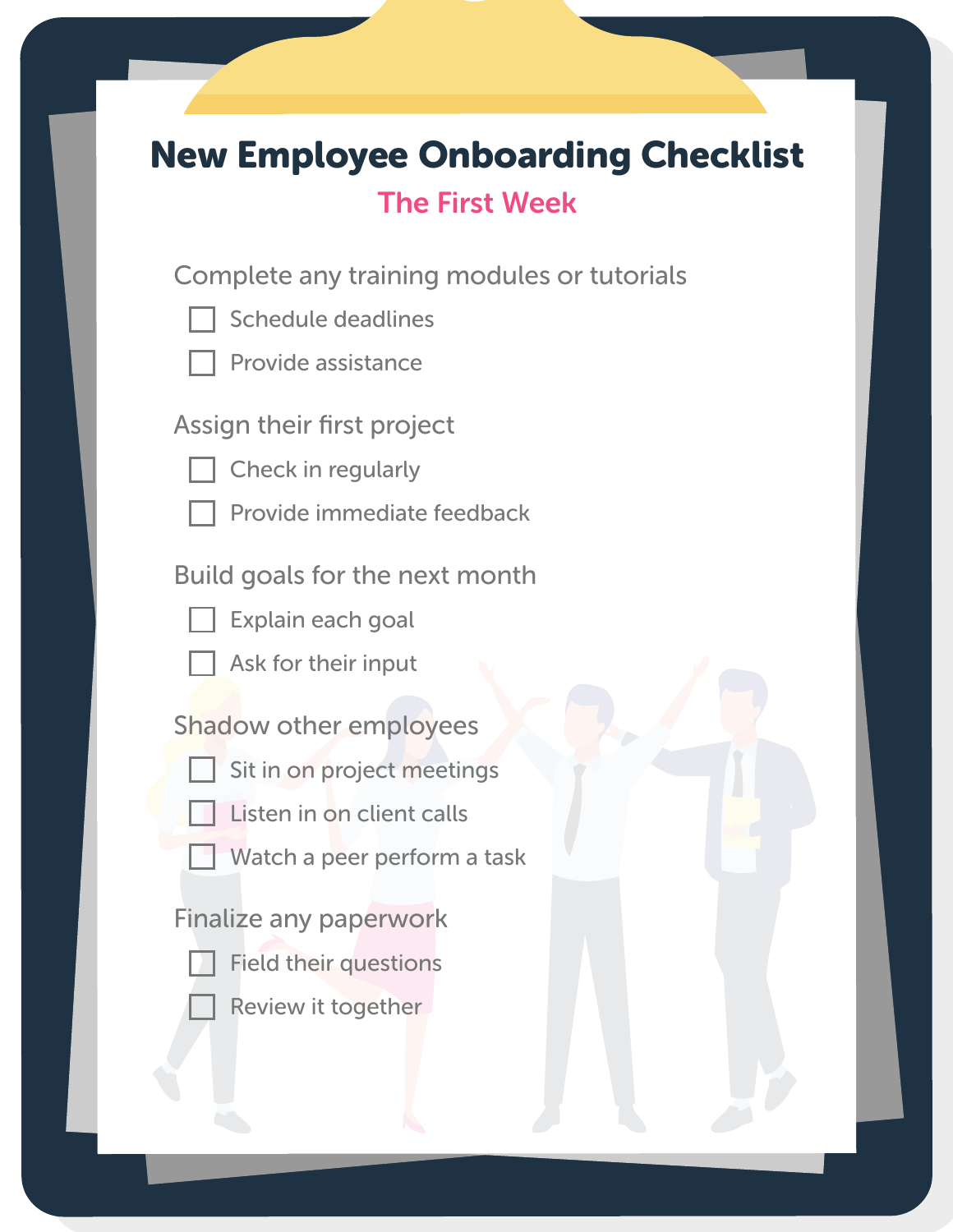|  |  | <b>New Employee Onboarding Checklist</b> |  |
|--|--|------------------------------------------|--|
|--|--|------------------------------------------|--|

## The First Week (Cont.)

Schedule regular check-ins

| Set agenda |
|------------|
|------------|

Encourage questions and concerns

First week recap



One-on-one meeting with leadership

Discuss challenges and questions

Review their job role and responsibilities

Set up a hands-on training

Go over key software platforms

Review internal messaging guidelines



Project management systems

Sign-in information for various platforms

Additional Notes/Tasks: